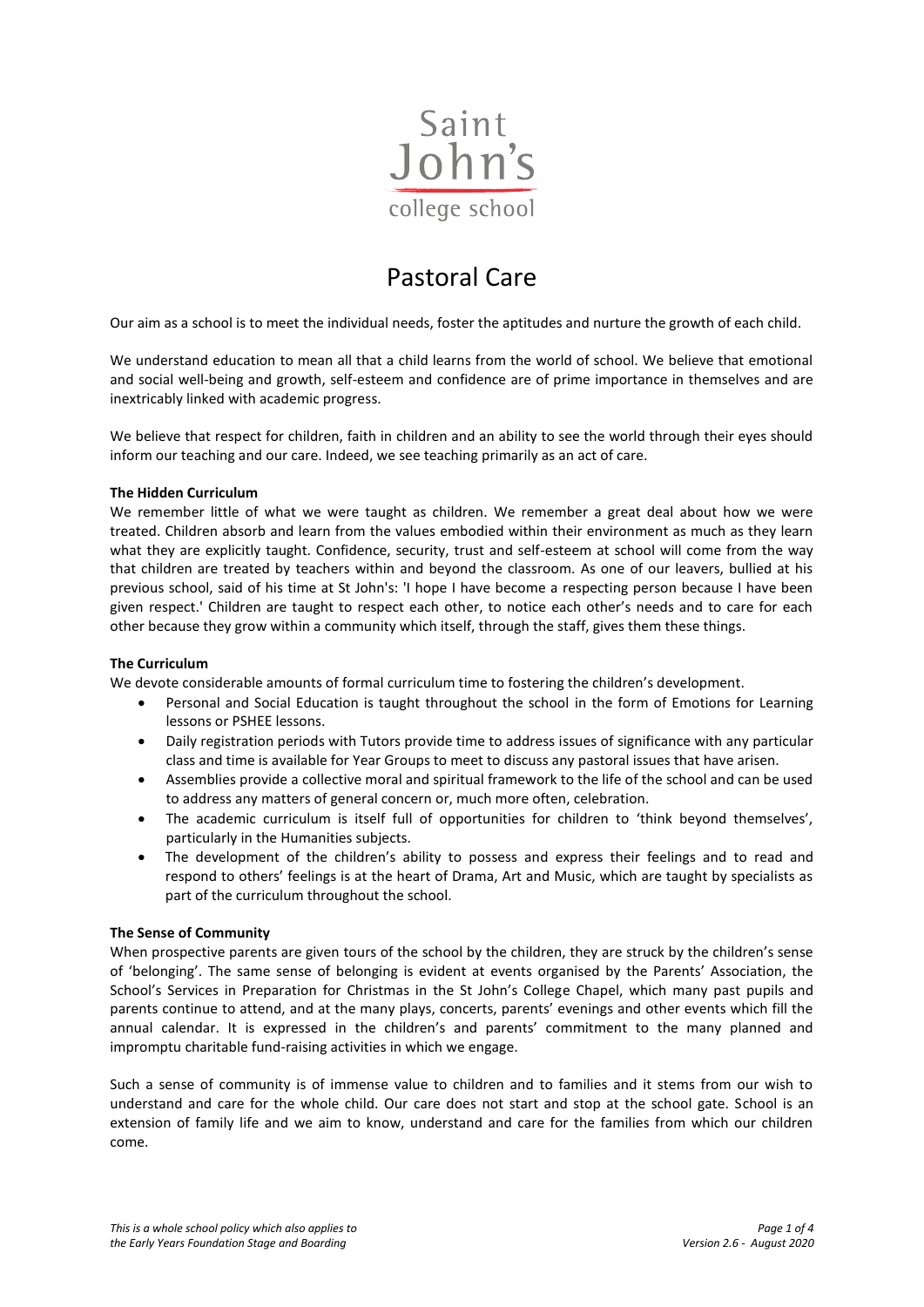## **Contributing to the Community**

As children grow from dependence towards increasing independence, we wish them to become responsible for themselves and towards others. Children relish such opportunities from the earliest age and we make every effort to acknowledge acts of kindness and care, whether it be carrying the register to the secretary or noticing an unhappy friend in the playground.

Monitors of one sort or another abound – in the libraries, the ICT rooms, the DT rooms etc – and, as children get older, more formal opportunities for responsibility exist. In the 5<sup>th</sup> Form, the children have the opportunity to go down to Byron House to supervise (or often join in) the playtime of the youngest children. All of the children in the  $6<sup>th</sup>$  Form are given a responsibility for the year. They are also offered the opportunity to run their own clubs for the younger children.

Children from each year group at Senior House and from T2 upwards at Byron House serve on the School Committees, which meet to consider matters of importance raised by the children. There is no reward or privilege system for such opportunities – making such a contribution is seen as its own reward.

Children in Form 2 act as Buddies to the Kindergarten and T1 children, sharing books or games each week and having 'buddy lunches' each half term. They also undertake many responsibilities at Byron House such as manning the computer during assemblies, tidying the playground, looking after smaller children during playtimes, welcoming children into school at kiss and drop, helping with tours of inspection and leading clubs.

### **The Tutor System**

Tutors, and senior leaders will all expect to be involved in dealing with pastoral issues and to be informed of any concerns.

In the PrePrep, children are in the pastoral care of their main teacher. Thereafter, pastoral care of a class may be shared, with each tutor being responsible for no more than ten tutees. All staff are expected to be part of the pastoral system and to see this as a core part of their work.

### **Pastoral Monitoring**

Our pastoral monitoring is designed to ensure that we notice and act upon any matter of concern. To this end:

- Tutors meet weekly in Year Groups to discuss the academic progress and welfare of the children. A record of any action needed is kept internally and notes of any matter of significance, be it a playground incident or a parental query, are likewise circulated so that all concerned are fully aware of all current issues.
- Weekly meetings of staff on each site, led by the Head, provide the opportunity to bring the circumstances of any child to the attention of the staff in general.
- The Senior Leadership team meets regularly to review all current pastoral and academic issues and to ensure that appropriate action is being taken.
- At Senior House, where children have a wide range of subject specialist teachers, tutors are kept informed of pupil progress through year group academic meetings which Heads of Academic subjects attend and weekly year group meetings which all tutors attend.
- A full and extensive review of each pupil's circumstances takes place twice each year and involves tutors and Senior Managers in producing an action plan for each child.

As children grow, they are encouraged to take a view of and take increasing responsibility for their own circumstances.

- In Forms 3-6, individual tutor:pupil meetings are timetabled to allow for discussion of any relevant matters and these are much valued by children and staff alike.
- A group tutor session is also timetabled each term to allow group discussion on matters relevant to the children.
- When children arrive at their final two years, they are invited to attend parents' evenings to discuss their progress directly with their teachers.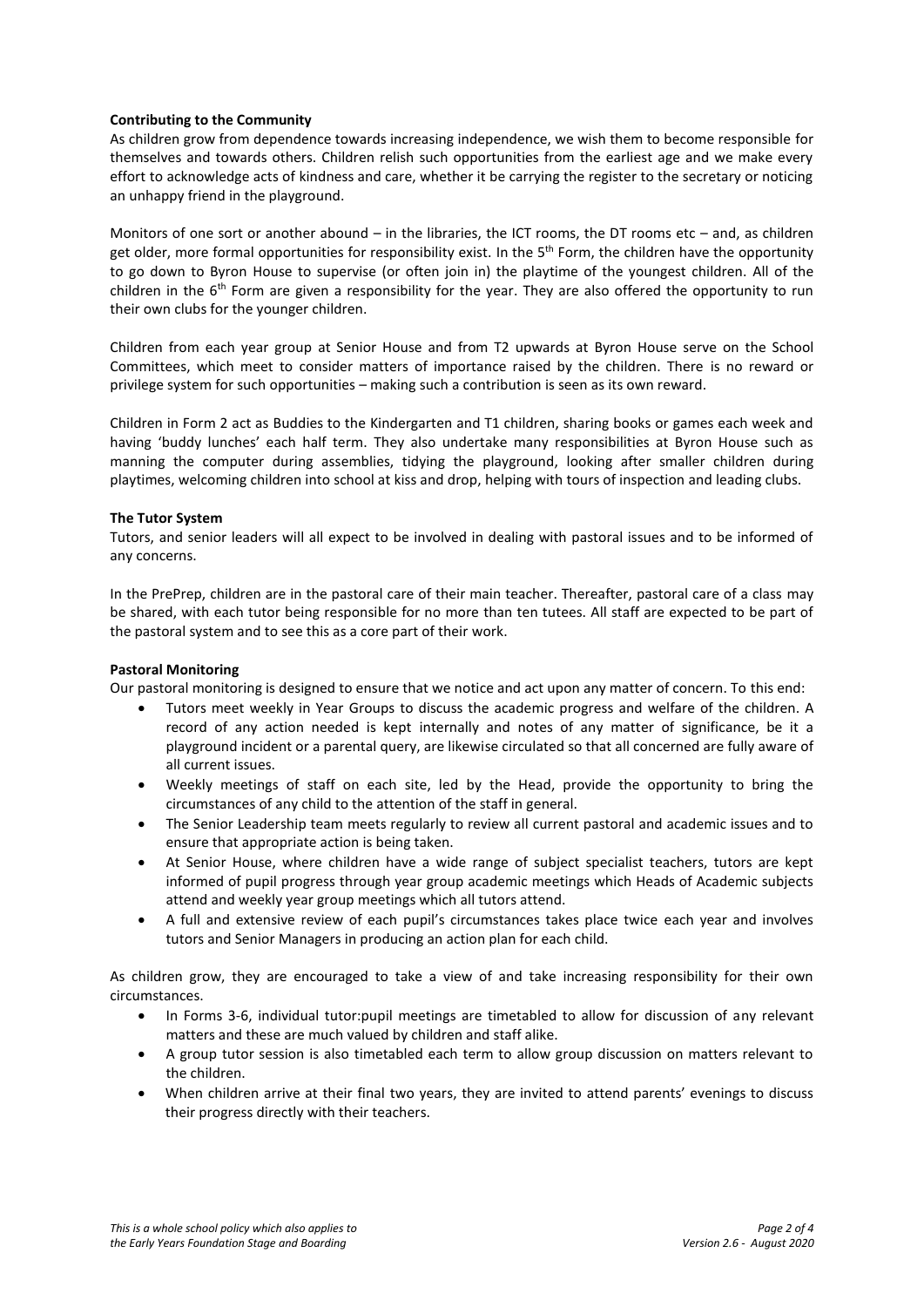### **Pastoral Action**

If pastoral monitoring ensures that we notice any concern, it is essential that this should be translated into action to benefit a child.

- Sometimes, a concern is vague Is a child making sufficient effort? Is a child unhappy in the playground? In such circumstances, 'blind' monitoring of a child may be used, whereby staff record their observations of a child, within and/or beyond the classroom, to gather further information with regard to any difficulty.
- Sometimes, if the concern is clear, it will be beneficial for the child to be involved in such monitoring, getting direct feedback from each teacher at the end of a lesson with regard to behaviour or progress.
- Sometimes, the concern is academic and will lead to further investigation, the tutor and/or others collating the views of all teachers or involving the Individual Needs specialists.
- Sometimes, the concern is with a child's workload. In such cases, a child's workload, extra-curricular involvement and other organisational issues are reviewed. Adjustments can be made and organisational support is given.
- Sometimes, the concern is with a child's self-esteem or happiness. The cause is sought and addressed and the tutor, or another 'mentor', often one of the senior managers, is found to give particular attention to the child.

### **Tutors and Home**

Tutors should be well known to parents and will usually be the first point of contact, although the Senior Managers are equally available.

- All tutors will be avaible to meet with parents at mutually convenient times
- Any significant pastoral concern which arises at School will be shared with parents and the school wishes to know as soon as possible of any concern arising at home, whether or not it relates directly to school life.
- As children grow, so we try to give them increased responsibility to resolve minor concerns under our guidance. In such circumstances, it is good if children are able to reach a happy resolution themselves and it may therefore be that we do not inform parents of the older children if they have had and resolved a minor worry. In general, though, parents should expect to be informed of any significant incident involving their child.

### **Accentuating the positive and eliminating the negative**

Children wish to belong, to contribute, to please, to care and to do well. If given the opportunity to do so, they will take it. If it is important to discover and acknowledge how positively children contribute to the community, it is even more important to continue to have faith in them when things go awry. Things do go wrong, for all of us, at some time. Unhappiness is a normal part of our lives and mistakes in the way we treat each other are important to our learning.

Our approach to unhappinesses, minor or major, is to ask (and to help children themselves to consider) why someone who would naturally wish to care and to do well should have failed to do so. In addressing the negative, we retain our faith in the children.

Kindness is generally an act of imagination – understanding what it would be like to be in the other person's place – and very often it is a lack of thought and a lack of imagination that has given rise to unhappiness. Often an unkind comment or act occurs impulsively. Often, a child will be unaware that he or she has caused unhappiness.

Such circumstances provide opportunities to educate the children, individually, in small groups or collectively. The views of all parties are heard, including those of any 'independent' witnesses to an incident. A resolution will be reached, with clear guidance about future behaviour and, in most circumstances, a meeting will take place at an agreed future date to ensure that all is well. All those involved should feel clear that they have been heard, have been valued, have been guided, have been forgiven, if necessary, and can be trusted. Above all, they should feel secure in the care of the staff concerned.

As outlined above, parents would generally be informed of the issue and of the action taken.

### **Major Unhappinesses**